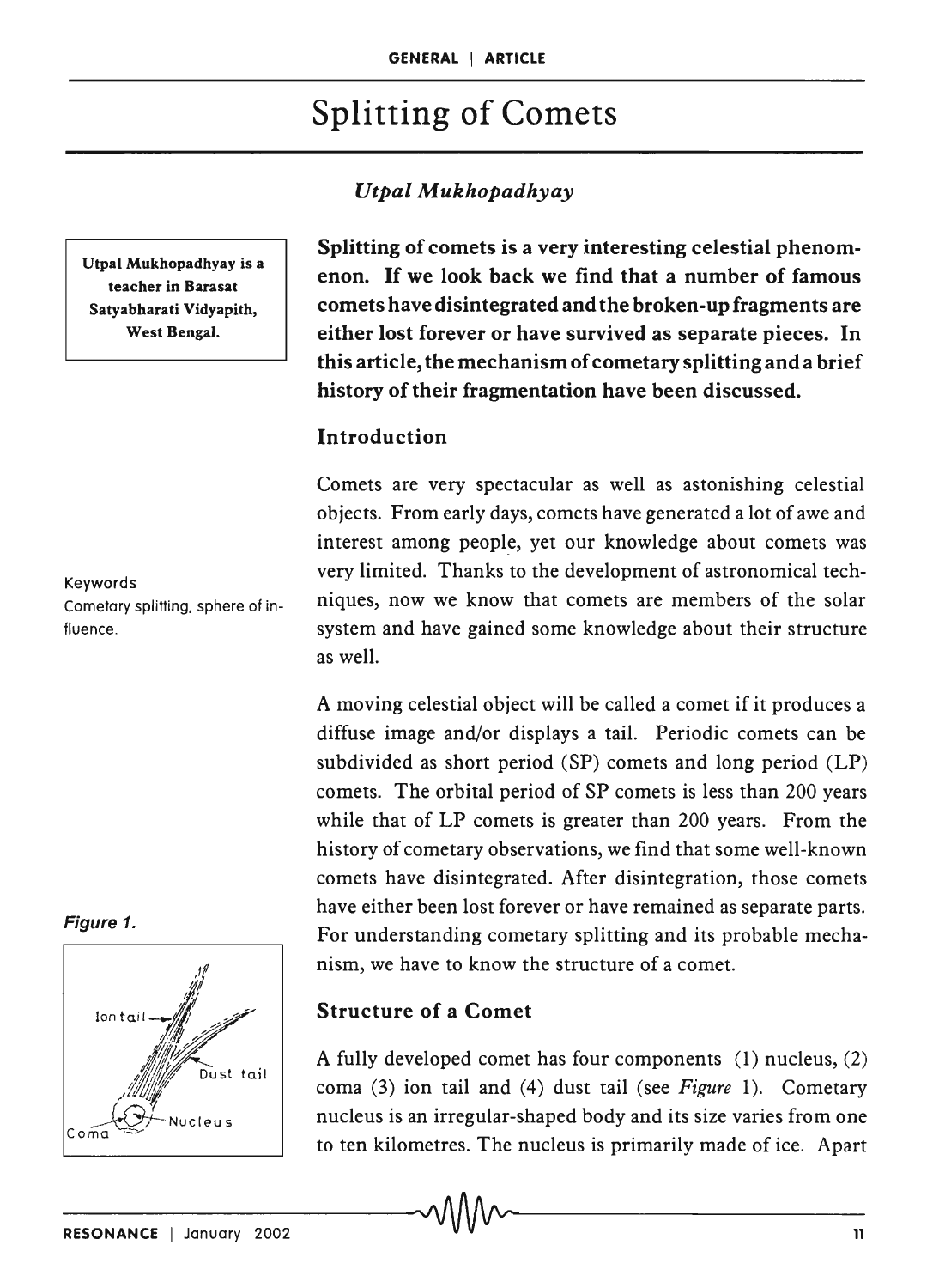The most spectacular part of a comet is its tail. A comet can have two types of tails  $$ an ion tail and a dust tail. Various ions in the coma move in anti-solar direction by the action of solar wind (charged particles emanating from the Sun) and form the ion tail.

from ice, various elements, their compounds, ions etc. and dust particles are also present in the nucleus. The nuclei of comets move freely in a spherical region situated between 20000 to 100000 AU  $(1 \text{ AU} = \text{mean distance between the Earth and the})$  $Sun = 149,600,000$  km) from the Sun. This region is called the Oort Cloud. If any nucleus within the Oort Cloud is perturbed sufficiently, it leaves the Oort Cloud and starts its journey independently in the solar system. When it approaches the Sun, ice and other volatile materials are released from the nucleus and the coma of the comet develops. Again, as the comet recedes from the Sun, its coma gradually disappears.

The most spectacular part of a comet is its tail. A comet can have two types of tails – an ion tail and a dust tail. Various ions in the coma move in anti-solar direction by the action of solar wind (charged particles emanating from the Sun) and form the ion tail. The ion tail becomes visible due to fluorescence of the ions present in it. Generally the ion tail develops when the comet is at a distance of about 1.5 AU from the Sun. But it has been found in some cases that the ion tail develops at a much larger distance. Statistics show that LP comets show fully developed ion tails more often than SP comets. Dust particles released from the coma by the action of solar wind form the dust tail which are visible primarily by the reflected sunlight. It is bent along the orbit of the comet.

# **Splitting of Some Well-known Comets**

Now let us discuss briefly the splitting of some famous comets such as Biela's Comet (3D/Biela), Comet Ikeya-Seki (C/1965S1) and Comet Hyakutake (C/1996 B2).

(a) *Biela's Comet:* Montaigne of Limoges discovered this comet as early as in 1772 and Pons rediscovered it in 1805: yet it was W Von Biela who recovered this comet in 1826 and for the first time calculated its period correctly as 6.6 years. During its reappearance in 1846, the comet was found to be divided into two parts. Again, during its apparition in 1852, those two parts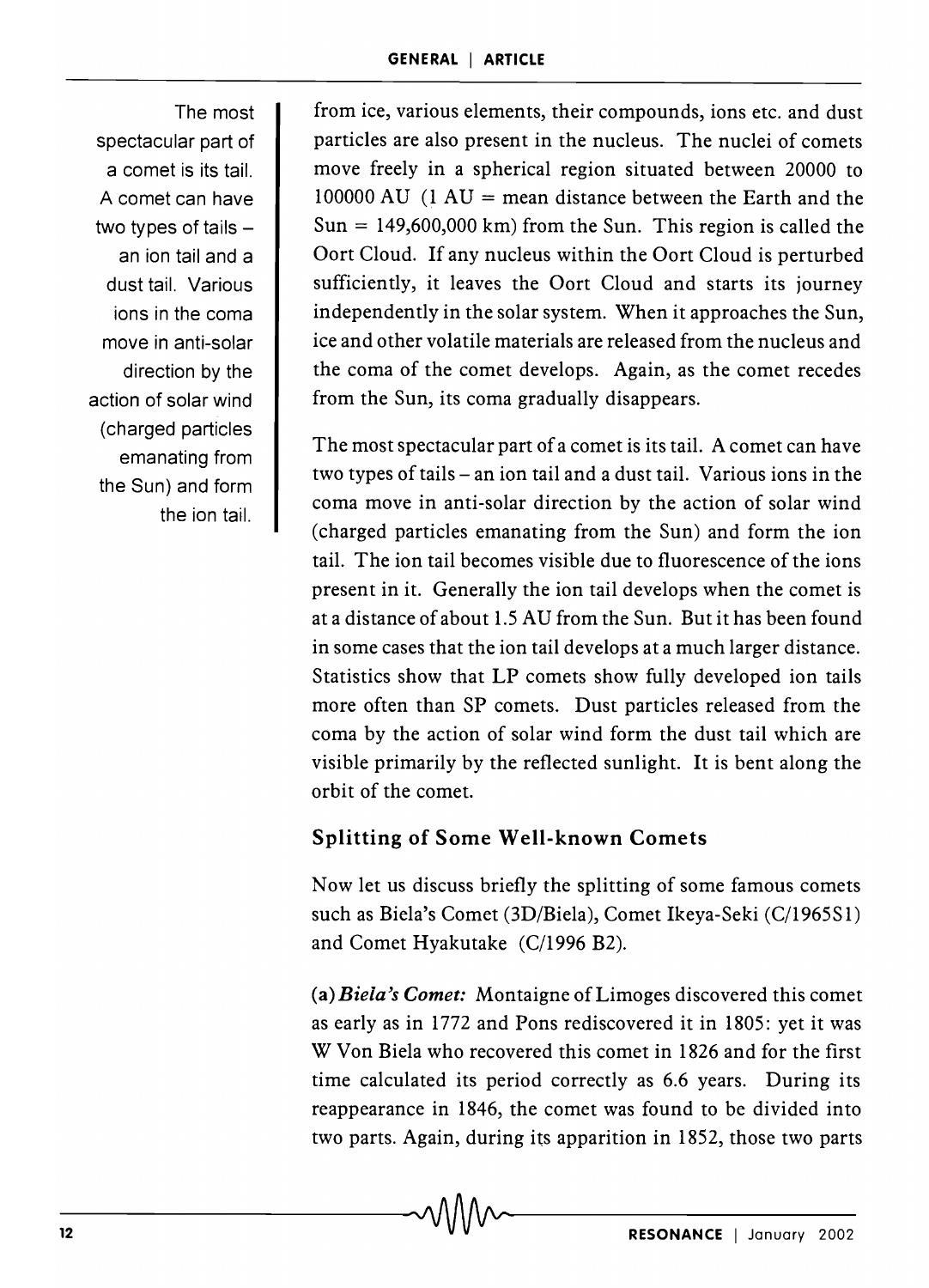were found to be separated by a distance of 2,400,000 km, but were seen moving in the same orbit. In the subsequent trip they appeared separately and finally neither part appeared in 1866. Meteor showers were seen in November 1872 and 1885 when the Earth was scheduled to cross the cometary orbit. P/Bieia and Machholz 2 (P/1994 PI) are the only two comets whose fragments were observed at more than one apparition.

(b) *Comet Ikeya-Seki:* Comet Ikeya-Seki, a spectacular sungrazing comet, was discovered by the Japanese astronomers Ikeya and Seki. This comet remained visible during September 21, 1965 to January 14, 1966. Before reaching the perihelion on October 21, 1965, its nucleus fragmented into two parts A and B. The orbital period of the part A was 880 years and that of B was a little more than that. The comet was a thousand times brighter than Venus; it gradually lost its glare and faded away.

(c) *Comet Hyakutake:* Comet Hyakutake was discovered on January 20, 1996 by Japanese astronomer Yuji Hyakutake. The comet was only at a distance of 0.1AU from the Sun on March 25, 1996. Just after its closest approach  $(-15,000,000 \text{ km})$  to the Earth on March 26, its nucleus had split into two components. Those two parts drifted away from each other with relative velocity of about 0.8 km/sec.

After analysing the data for a large number of split comets, Sekanina and others have observed the following general features of split comets.

(1) Breaking up of comets before and after perihelion passage occurs almost equally and about 50% of them split up at a heliocentric distance smaller than twice the perihelion distance.

(2) For most of the split comets it has been found that for a brief period after their separation from the parent comets, the fragments flare up and this sudden increase in brightness is greater in smaller fragments than in their larger counterparts. According to Whipple, since smaller fragments are liberated from the inner core of the comets, their upper surfaces are free from the

Breaking up of comets before and after perihelion passage occurs almost equally and about 50% of them split up at a heliocentric distance smaller than twice the perihelion distance.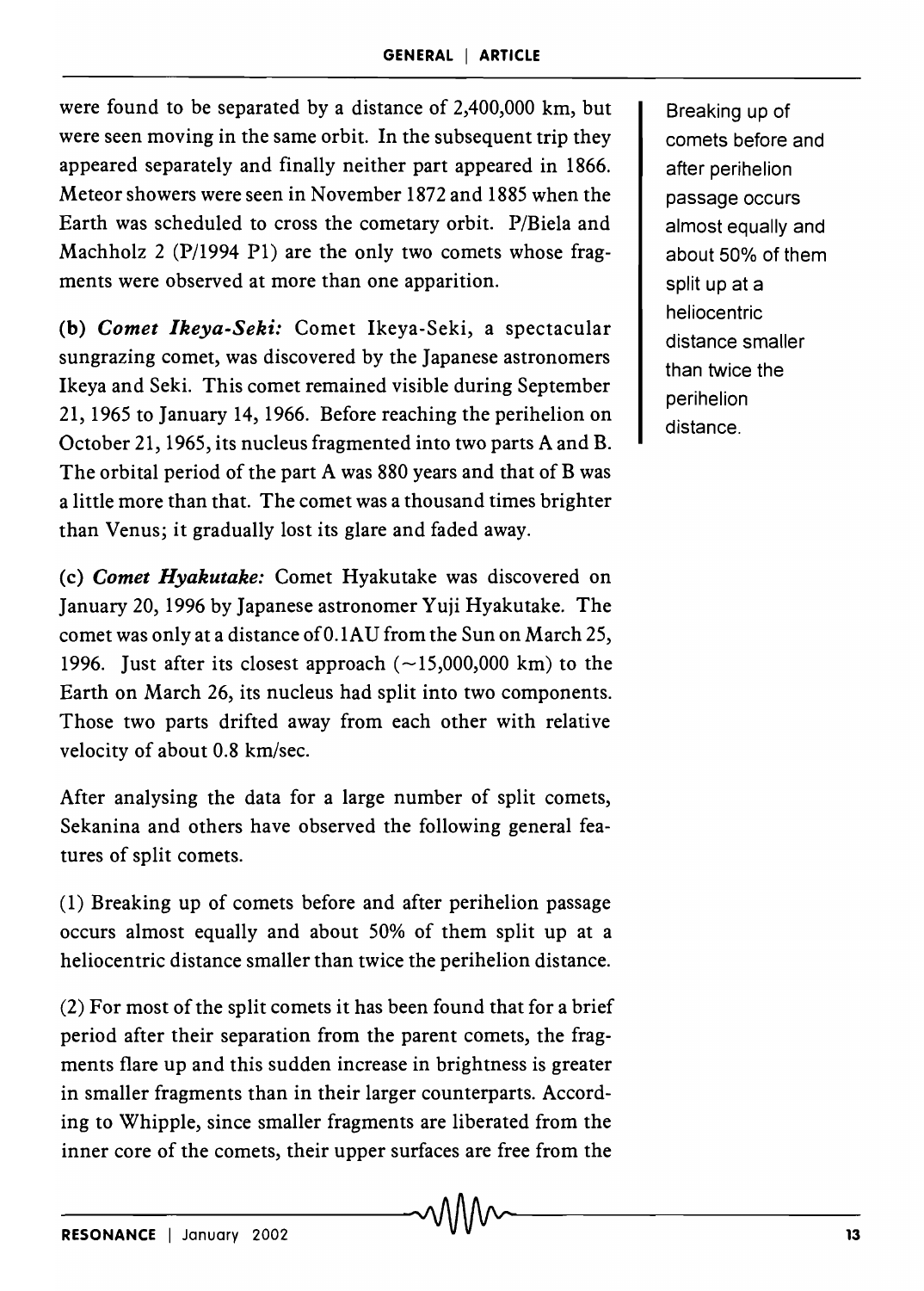layer of dust and hence due to solar heating, outgassing occurs at a rapid pace from their upper surface. The velocity of gas ejection from the fragments is inversely proportional to their sizes. For this reason, temporarily the brightness of the smaller fragments is greater than that of the larger ones.

(3) The velocity of broken up fragments remains very small (usually less than a metre per second) at the time of their separation from parent comets. For example, the components of the split comet Hyakutake had a relative velocity of about 0.8km/sec.

(4) It has been found in a number of split comets that when the components are far enough so that they no longer share the same coma, nearly parallel tails develop in them in anti-solar direction. A spectacular example of parallel tails was shown by the fragments of Shoemaker-Levy 9 (D/1993 F 2).

(5) Most secondary nuclei, particularly short-lived ones, repeatedly exhibit a noticeable elongation along the line with the principal nucleus for a brief period before fading out. This indicates a gradual expansion of the dimensions of the fragments instead of central condensation.

(6) Chen and Jewitt have estimated from their observations that the cometary splitting rate is  $\sim 0.01$  per year per comet or even larger. They have also suggested that splitting may be an important process for destruction of the cometary nuclei. On the other hand, A Carusi and others reported in 1985 that two SP comets of Jupiter family (42P/Neujmin 3 and 53P/Biesbroeck) originated from a cometary splitting around 1850. From this investigation Rickman concluded that the splitting of cometary nuclei may also be a process of creation of new comets.

Splitting of cometary nuclei may also be a process of creation of new comets.

# **Causes for Cometary Splitting**

We know that at each perihelion passage, a comet suffers mass loss because some of the particles at the farthest regions of the tail cannot return to the comet and are lost forever. But cometary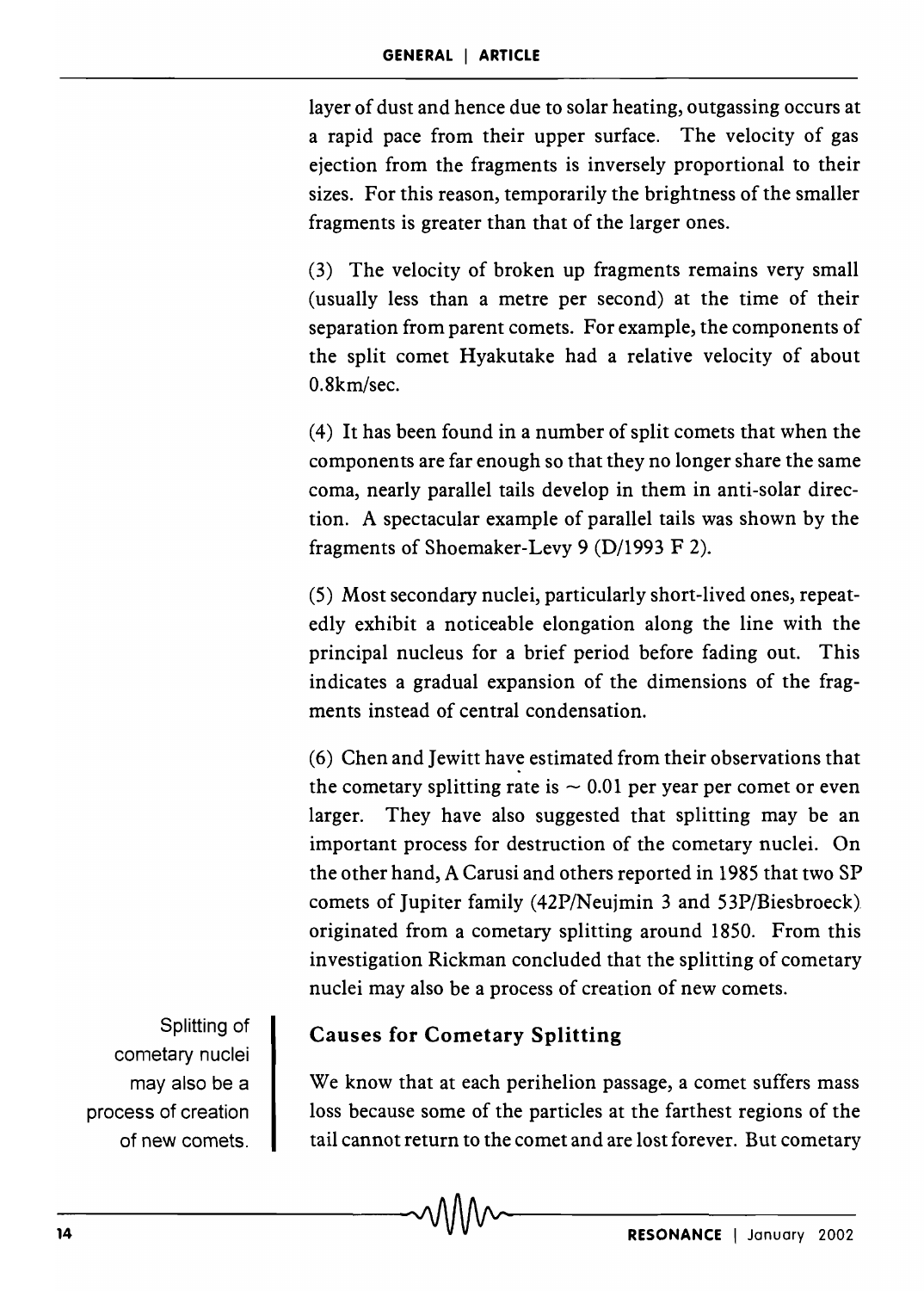splitting is something different from this type of slow but steady loss of material. Comets are subjected to two principal forces other than the gravitational force of the Sun  $- (1)$  non-gravitational force and (2) tidal force.

#### *Effects of Non-gravitational Force*

When any coinet approaches the Sun, material in its nucleus is vaporised. As a result of this outgassing of the cometary material, an internal stress starts developing within the nucleus of the comet. The radial component (i.e. component acting along the line joining the Sun and the comet) of this force is typically  $10^{-5}$  F<sub>o</sub> (where F<sub>o</sub>= solar attraction) although at times it may be as high as  $10^{-4}$  F<sub>o</sub>. It has been found that in the vicinity of the Sun, the gas production rate of a comet varies approximately as the inverse square of its heliocentric distance. Since the nucleus is made of fragile components, it disintegrates into two or more fragments. Due to outgassing, the comet is pushed outward from its orbit *(Figure* 2). However, for a rotating comet, different portions of the nucleus are not heated at the same time. This delay causes the comet to accelerate or decelerate in its orbit. For direct rotation of the nucleus, (i.e. the rotation of the comet takes place in the same direction as that of its orbital motion) the ejection of cometary particles due to solar heating is delayed and the jet force acts in a direction as shown in *Figure* 3a. Due to this force, the comet is pushed forward and its period increases. Figure 2.

This happened for the Comet d' Arrest (6P/1978) in the period between November 1857 and May 1897 and again since August 1976. On the other hand if a comet rotates in retrograde direction (i.e. the comet rotates in the opposite direction as that of its orbital motion), then the jet action will act in a direction as shown in *Figure* 3b and the motion of the comet will be slowed down to cause a decrease in its period. This is happening in case of Comet Encke (2P/ Encke). Jet action may be responsible for disintegration of comets. For example, the parent comet of



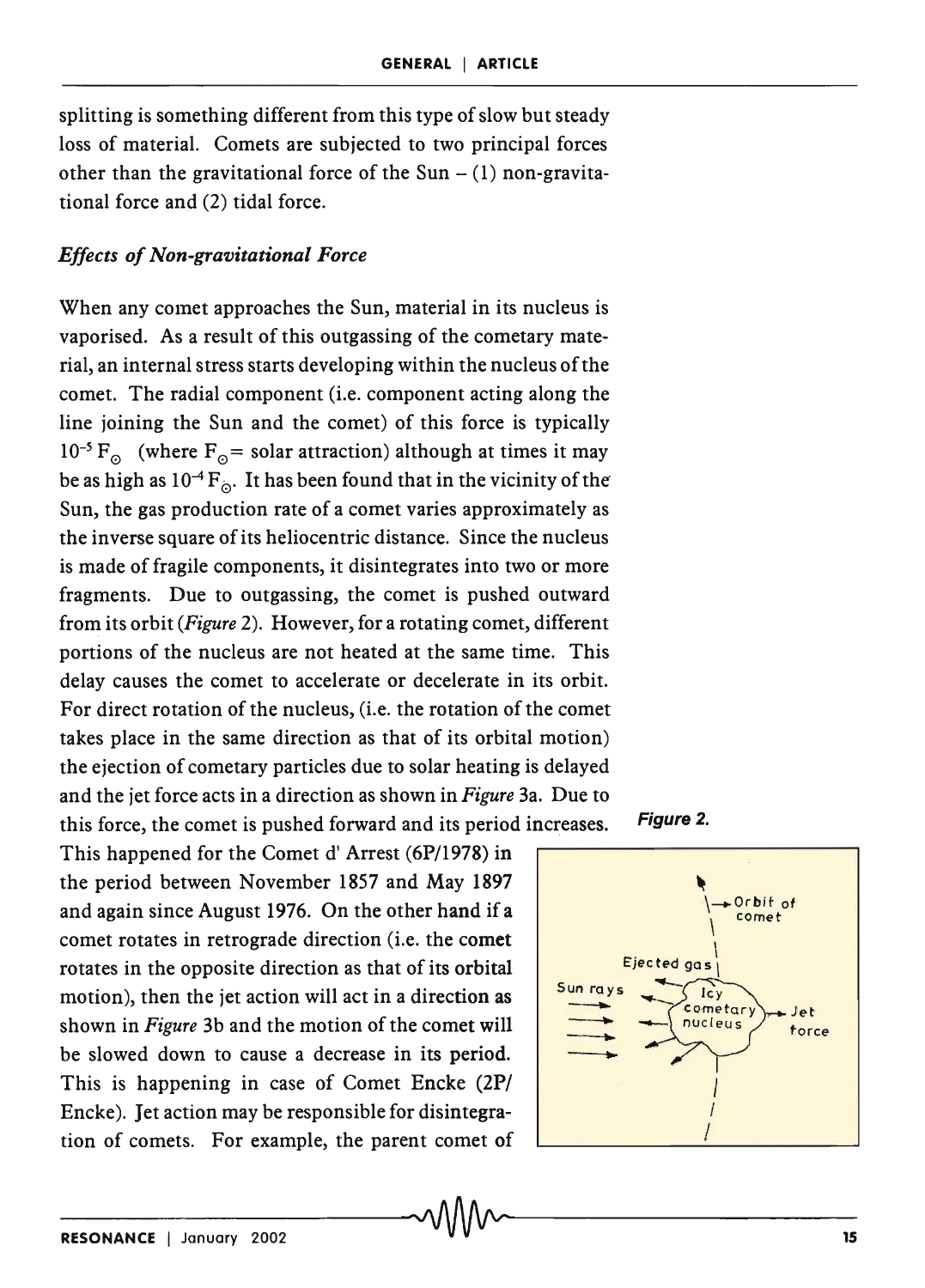



42P/Neujmin 3 and 53 P/Biesbroeck might have suffered split after an outburst activity.

The net differential effect in solar attraction between the companion and the primary is denoted by  $\chi$ . By convention, a positive sign of  $\gamma$  indicates deceleration. The relation between endurance  $E$  (to be explained later) of a companion, its differential non-gravitational deceleration and the bulk properties of the parent comet is given by

$$
E = \frac{\rho \Delta R}{Z} \quad \text{and} \quad \gamma = j_{\text{companion}} - j_{\text{principal}}
$$

where  $Z$  is an average mass vaporization rate per unit surface area,  $\rho$  the bulk density (assumed to be constant throughout the parent comet),  $\Delta R$  an average thickness of the layer of ice evaporated during the time  $E$  and  $j$  the net force per unit mass of the fragment exerted by the momentum due to non-uniform outgassing of the fragment. Quantities  $Z$  and  $j$  refer to 1 AU from the Sun.

# Effects of Tidal Force

Since cometary nuclei are made of ice and other volatile substances, they are prone to disruption due to tidal force exerted by the Sun or major planets like Jupiter, Neptune, etc. If any comet comes within the Roche limit (see *Box* 1) of the Sun, then it suffers tidal disruption due to differential gravitational force.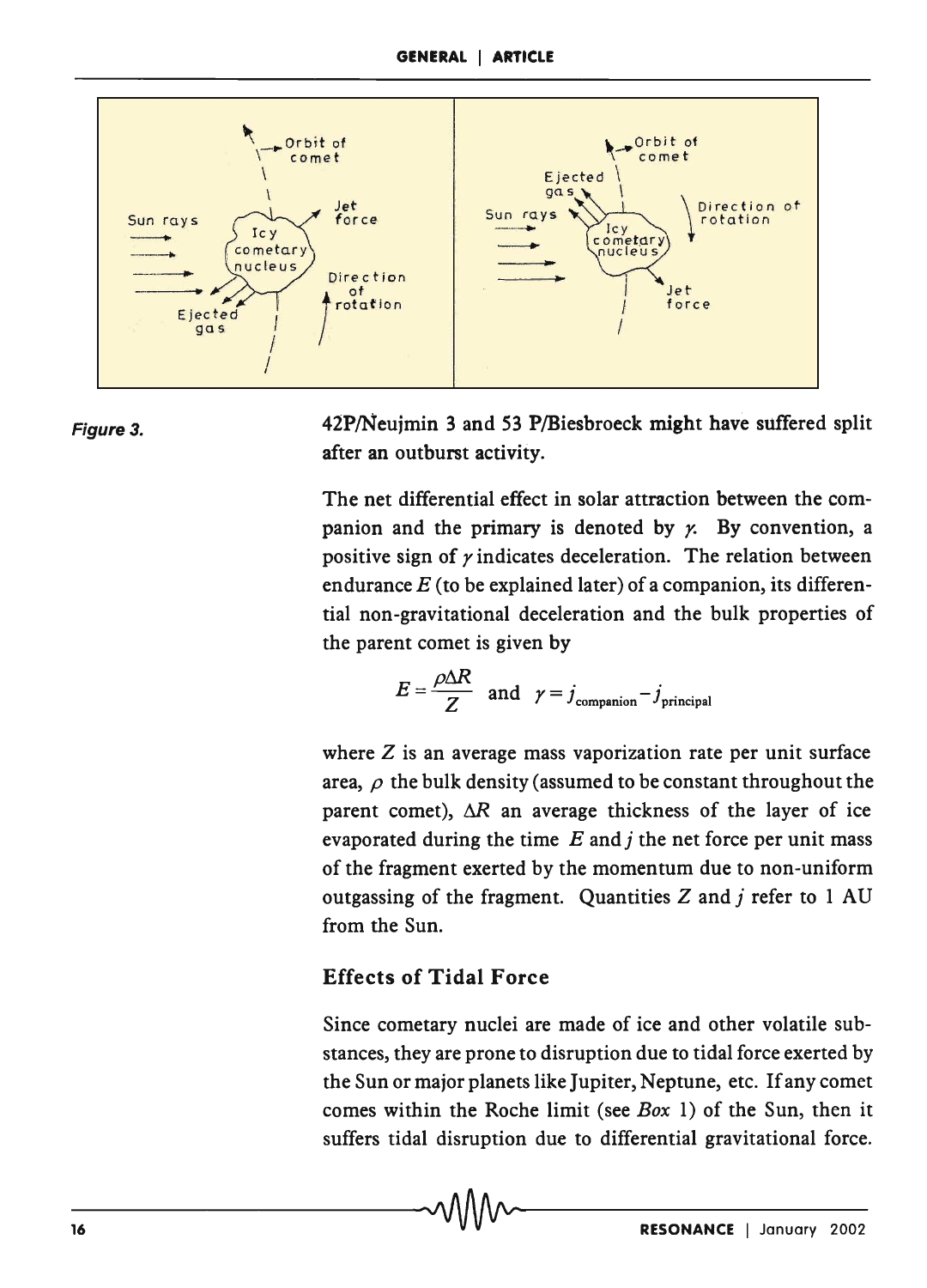#### Box 1. Roche's Limit.

Roche's limit of the Sun is a certain limiting distance within which the gravitational influence of the Sun is strong enough to perturb any celestial object. The Roche's limit  $\gamma$  of the Sun for a comet may be obtained by the relation.

 $\gamma = 1.44 (d_{\odot}/d_{\circ})^{1/3} R_{\odot}$ .

where  $d_{\odot}$  = density of the Sun  $d_e$  = density of a comet  $R_{\odot}$  = radius of the Sun. Since,  $R_{\odot} = 6,96,000$  km = 0.00465247 AU and  $d_{\odot} = 1.41$  gm cm<sup>-3</sup> then the maximum value of the Roche's limit of the Sun can be obtained as  $\gamma_{\text{max}} = 0.01618 \text{ AU}.$ 

sungrazing comets including the Kreutz group (see *Box 2)*  belong to this class.

The nucleus of a comet may split up if (1) during the crossing of nodes (i.e the two points of intersections of a planetary orbit and the path of a comet) or (2) at the aphelion, the comet enters within the sphere of influence (see *Box* 3) of a major planet, in· particular Jupiter. Comet Shoemaker-Levy 9 discovered. by Eugene Shoemaker, Carolyn Shoemaker and David Levy of Mount Palomar Observatory is a typical example.

#### Box 2. Kreutz Group of Comets

German scientist Heinrich Kreutz first identified peculiarities of these comets in 1888. They pass very close to the Sun (within 3 million km or less). A typical member of this group is the Great September Comet (1882 R 1) which passed through the solar atmosphere and its distance from the Sun was two-third of the solar radius. After its perihelion passage on September 17,1882, the nucleus of the comet became elongated and it got clumped at four or five places. After that the comet broke up into four components A, B, C and D. The components A and D remained visible till February 28, 1883 while the fragments C and B were last seen on March 3 and May 26, respectively of the same year. Solar and Heliospheric Observatory (SOHO) (see Vo1.2, No.1 0, *Resonance,* p.75, 1997) has detected more than 100 comets of this group, the 100th in February, 2000. Marsden of the International Bureau of Telegrams suggests, based on orbit computations, that all these may have resulted from the fragmentation of a comet which appeared in 1100 AD, which in turn may have been part of a great comet of 372 BC. Marsden's view supports the opinion of Rickman that the splitting of cometary nuclei may be a process of creation of new comets.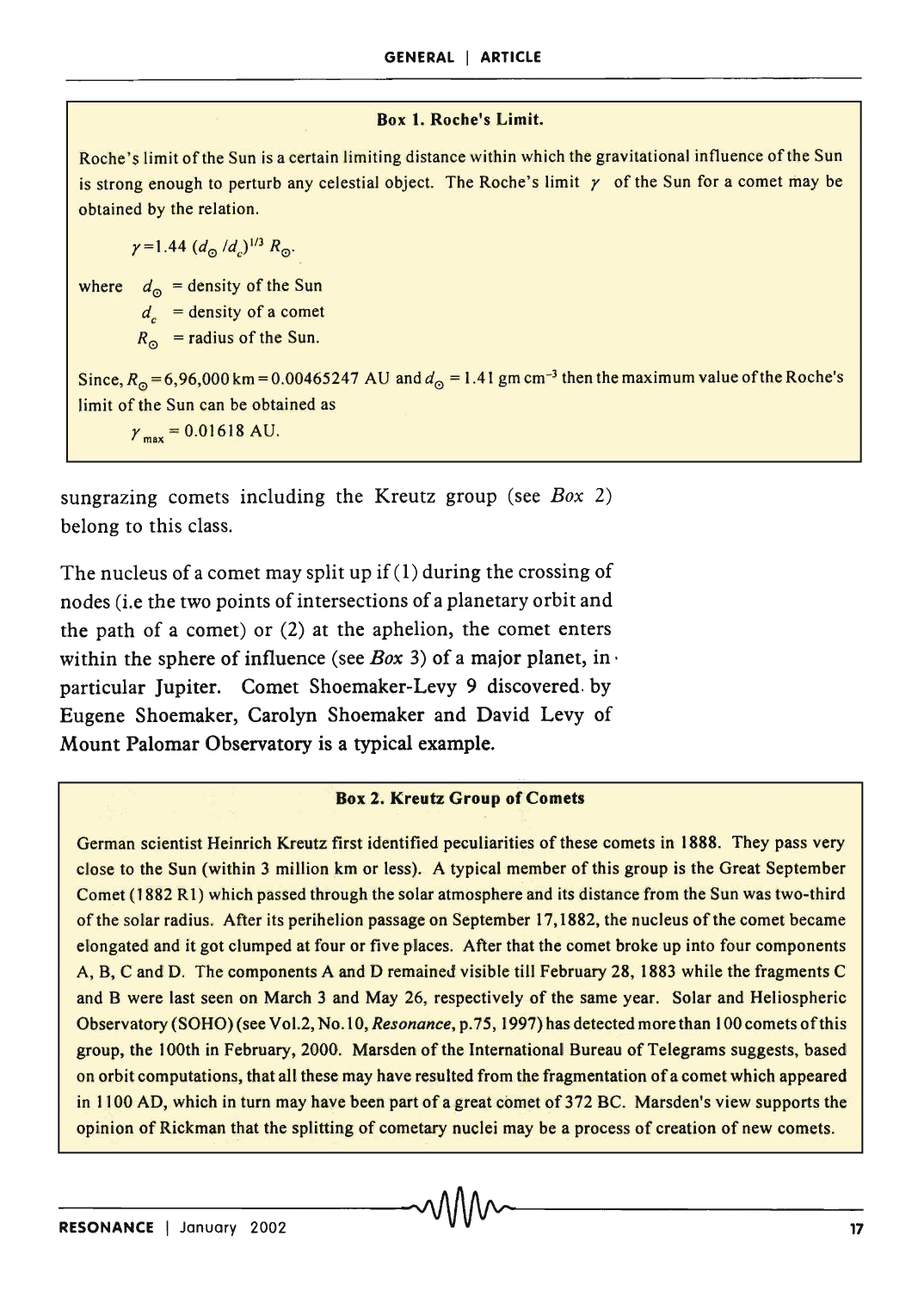#### Box 3. The Sphere of Influence (SOl) Radius

The sphere of influence (SOI) radius is defined by the radius of a planet within which a body can describe a planeto-centric orbit more conveniently than the orbit on a heliofocal path. SOI radius  $\gamma_{\text{sol}}$  of a planet is given by

$$
\gamma_{\rm SOI} = (M_p/M_\odot)^{2/5} \gamma_p,
$$

where  $M_n$  = Mass of the planet

 $M_{\odot}$  = Mass of the sun

 $y_p$  = Radius vector of the planetary orbit.

Taking  $M = 1.99 \times 1024$  kg. and the corresponding values of  $M_p$  and  $\gamma_p$  of the nine planets of the solar system, their respective SOl radius can be calculated using the above formula. *Table* 1 gives SOl radius of all the nine planets of the solar system.

|               | <b>SOI</b> radius      |              |                                    |  |
|---------------|------------------------|--------------|------------------------------------|--|
| Planet        | in AU                  | in $104$ km. | as a ratio to the planetary radius |  |
| Mercury       | $7.518 \times 10^{-4}$ | 11.24        | 45.18                              |  |
| Venus         | $4.097 \times 10^{-3}$ | 61.29        | 99.06                              |  |
| Earth         | $6.180 \times 10^{-3}$ | 92.95        | 144.96                             |  |
| <b>Mars</b>   | $3.859 \times 10^{-3}$ | 57.73        | 170.80                             |  |
| Jupiter       | 0.322                  | 4821.00      | 675.50                             |  |
| <b>Saturn</b> | 0.365                  | 5465.00      | 905.87                             |  |
| <b>Uranus</b> | 0.347                  | 5187.00      | 2042.26                            |  |
| Neptune       | 0.581                  | 8694.00      | 3895.25                            |  |
| Pluto         | 0.081                  | 3149.00      | 2736.24                            |  |

At the time of discovery, on March 24, 1993, the comet was found to be broken up into 23 fragments. While passing within the sphere of influence (SOl) of Jupiter, the nucleus of the comet was split up on July 8, 1992. Then between July 16 and July 22, 1994, twenty pieces plunged into Jupiter and were destroyed. On July 16, the component A first plunged into Jupiter. Subsequently other pieces also followed the component A. The pieces J and M were lost from vision in July and December, 1993

#### Table l.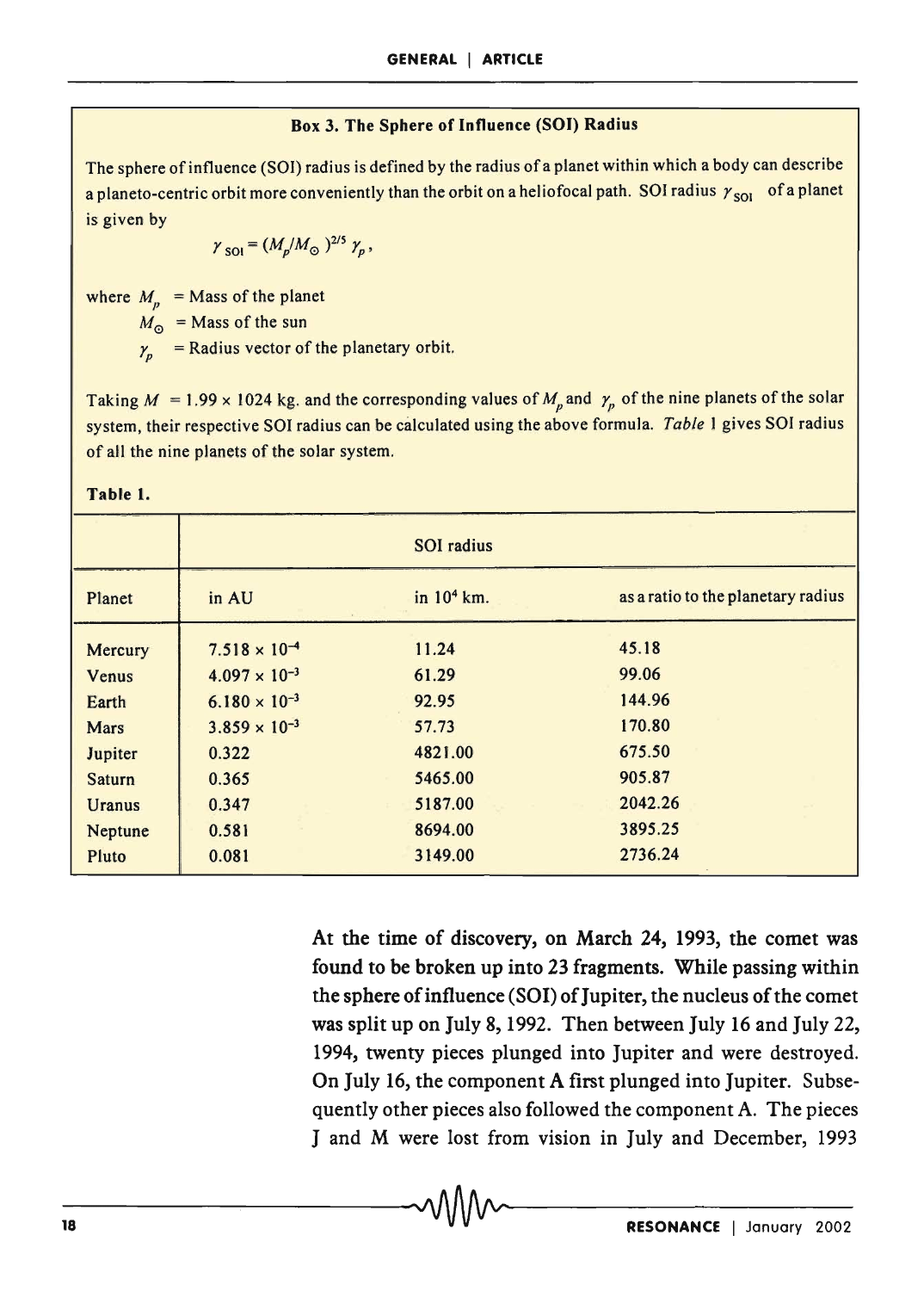respectively while the component PI was last seen in March, 1994. Though splitting is very common among comets, yet no other comet has been broken up into so many fragments as Shoemaker-Levy 9..

Whipple had shown in 1963 that a comet of density  $\rho$ , radius R cannot survive against a source of tidal perturbation at a distance  $\Delta$  if

$$
\sigma < \frac{GM\rho R^2}{\Delta^3},
$$

where  $\sigma$  is the tensile strength (i.e the strength to withstand tensile force) of the comet, M the mass of the tidal attractor and G is the universal constant of gravitation. After putting the numerical values of  $G$ , M and  $\Delta$  for the Great September Comet (C 1882 Rl) and Comet Ikeya-Seki (C/1965S1), the above condition reduces to

$$
\sigma<840~\rho R^2,
$$

since  $\Delta_{\text{min}}$  for both C/1882 R1 and C/1965 S1 equalled  $\sim$ 0.008 AU. Where R is expressed in km.  $\rho$  in gm cm<sup>-3</sup> and  $\sigma$  in dynecm-2• For tidal splitting of comet 16P/Brooks 2 (1886-88) due to Jupiter, the condition becomes.

$$
\sigma<400 \ \rho R^2,
$$

Similarly, if we consider the disruptive force due to rotational motion of the comet, then the relation between tensile strength and rotational period is given by

$$
\sigma < \frac{2\pi^2 \rho R^2}{P^2}
$$

where  $P$  is the period of rotation.

It has been found that the maximum tensile strength of cometary material lies between 10<sup>3</sup> and 10<sup>5</sup> dynes cm<sup>-2</sup>. This value of  $\sigma$  is too low (the tensile strength of aluminium is of the order of  $10<sup>9</sup>$  dynes cm<sup>-2</sup>) to withstand the tidal force exerted on them by

Though splitting is very common among comets, yet no other comet has been broken up into so many fragments as Shoemaker-Levy 9.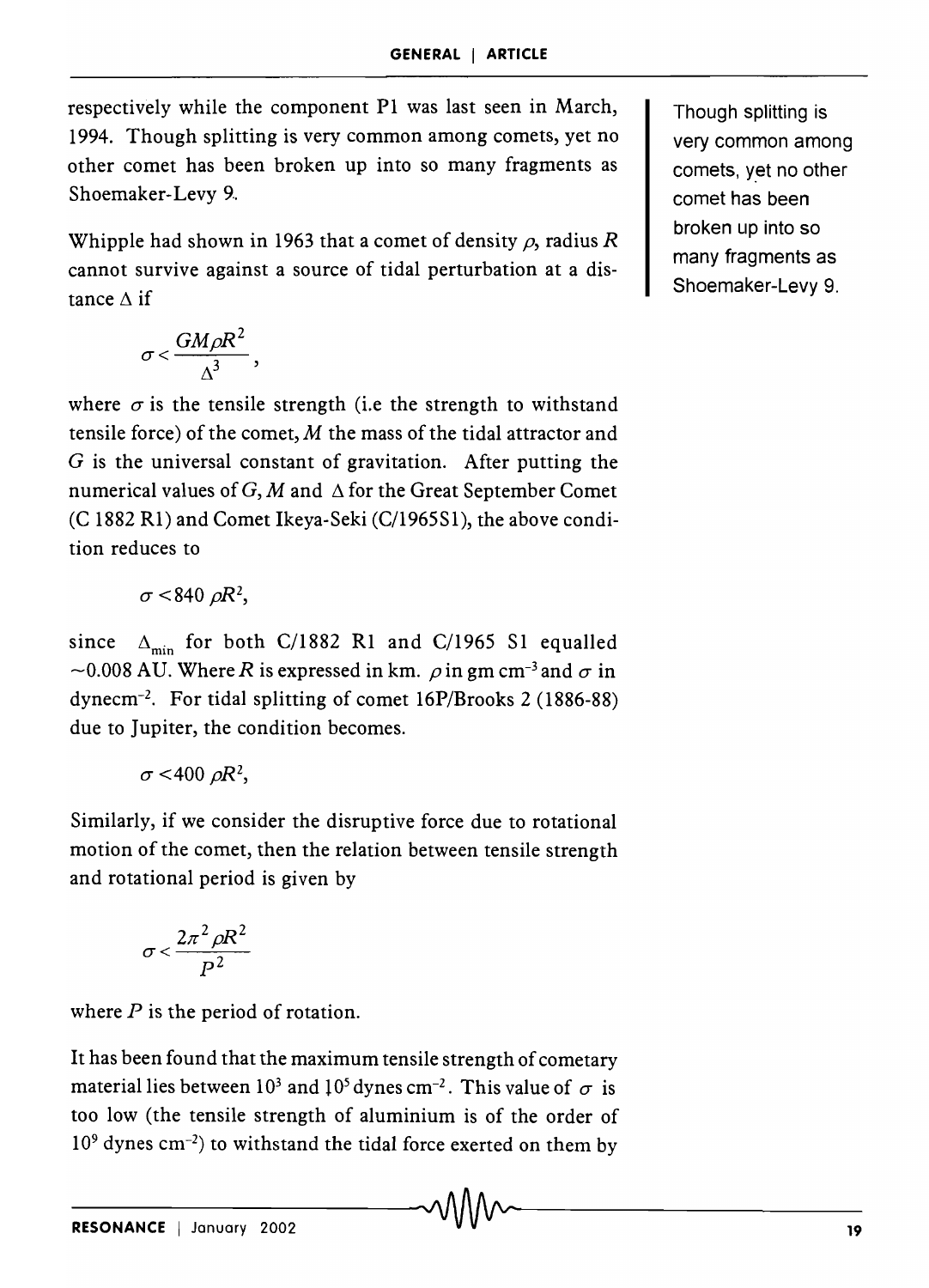The individual components of a broken comet are often referred to as fragments while the presumed original nucleus is a parent.

the Sun or major planets. It requires a velocity of 11 km/sec. for an object to leave the Earth, whereas a similar escape velocity for a typical comet is about 1 metre/sec.

# Parent, Principal and Secondary Fragments

The individual components of a broken comet are often referred to as fragments while the presumed original nucleus is a parent. In cases where one of the fragments is dominant in terms of brightness, activity and/or persistence, the dominant fragment is called a principal (or primary) nucleus while the less conspicuous fragments are termed as secondary or companion nuclei. For nontidally split comets, the principal takes the leading position among all the pieces originated due to fragmentation. But for tidally split comets the principal nucleus may not be in the first position. For example, in case of comet Shoemaker-Levy 9 the leading component A was one of the fainter components while the four bright fragments G, K, Land Q were all near the middle of the line.

How the fragmentation sequence occurs for a split comet can be understood from the fragmentation hierarchy for Machholz 2(P /1994) as proposed by Sekanina *(Figure* 4). When DE Machholz recovered this SP comet (orbital period 5.2 years) in August 1994, it showed five condensations, viz., from A to E of which the fragment D further disintegrated into two components. All the fragments were lined up with A as the leading and



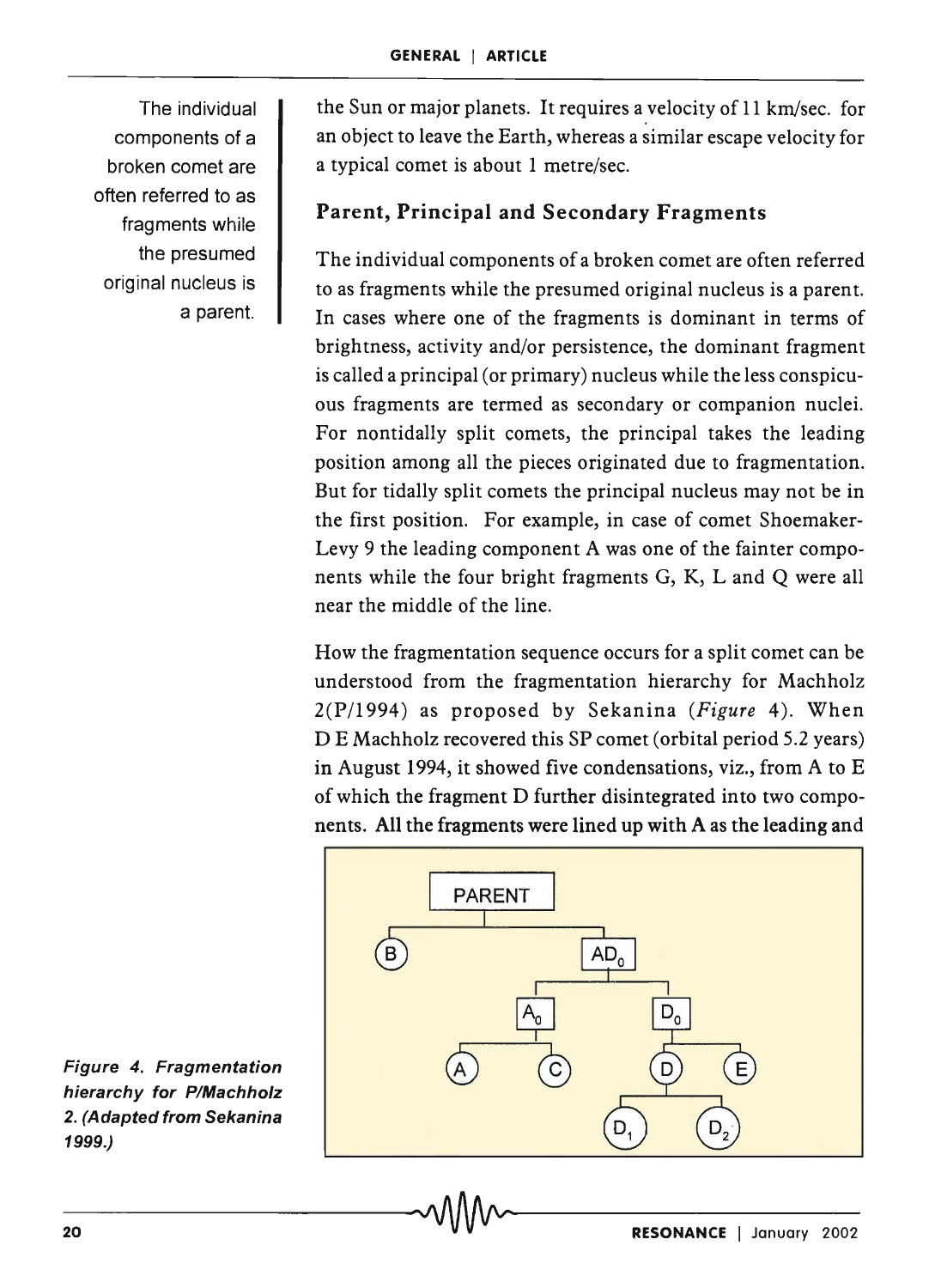brightest component. In late 1987, approximately 600 days before its perihelion passage, the comet had disintegrated for the first time into two components B and  $AD_0$ . After surviving for about 600 days, fragment  $AD_0$  further disintegrated into two components  $A_0$  and  $D_0$ .

After only 5 days,  $A_0$  gave birth to A and C while  $D_0$  survived for about 600 days before splitting up into the components D and E. Prior to the 1994 perihelion passage, D broke into two components  $D_i$  and  $D_j$ .

The period of survival for a fragment is measured by its endurance. Endurance *E* of a fragment has been defined as an interval of time from break up time  $t<sub>s</sub>$  to its final observation time  $t<sub>r</sub>$ , normalized by the inverse square law to 1 AU from the Sun. Expressed in equivalent days (i.e. equivalent to Earth days), endurance measures a minimum sublimation lifetime of a companion and is given by

$$
E = \int_{t_s}^{t_f} \frac{dt}{r^2} = 1.015 p^{-1/2} A_{sf}
$$

where  $p$  is the length of the semi latus-rectum of the fragment's orbit expressed in AU and  $A<sub>sf</sub>$  is the length of the heliocentric arc of orbit (expressed in degrees) swept out by the fragment between  $t_{\epsilon}$  and  $t_{\epsilon}$ .

Depending on the endurance time, fragments have been divided into three categories - persistent companions, short-lived companions and minor companions. For persistent companions endurance exceeds 80 equivalent days, while endurance for short-lived companions lie between 10 and 100 equivalent days. Endurance for minor companions are less than or equal to 30 equivalent days.

# ANew Approach

Thus we see that two principal mechanisms are responsible for splitting of comets. Apart from those two processes, there is Depending on the endurance time, fragments have been divided into three categories  $$ persistent companions, shortlived companions and minor companions.